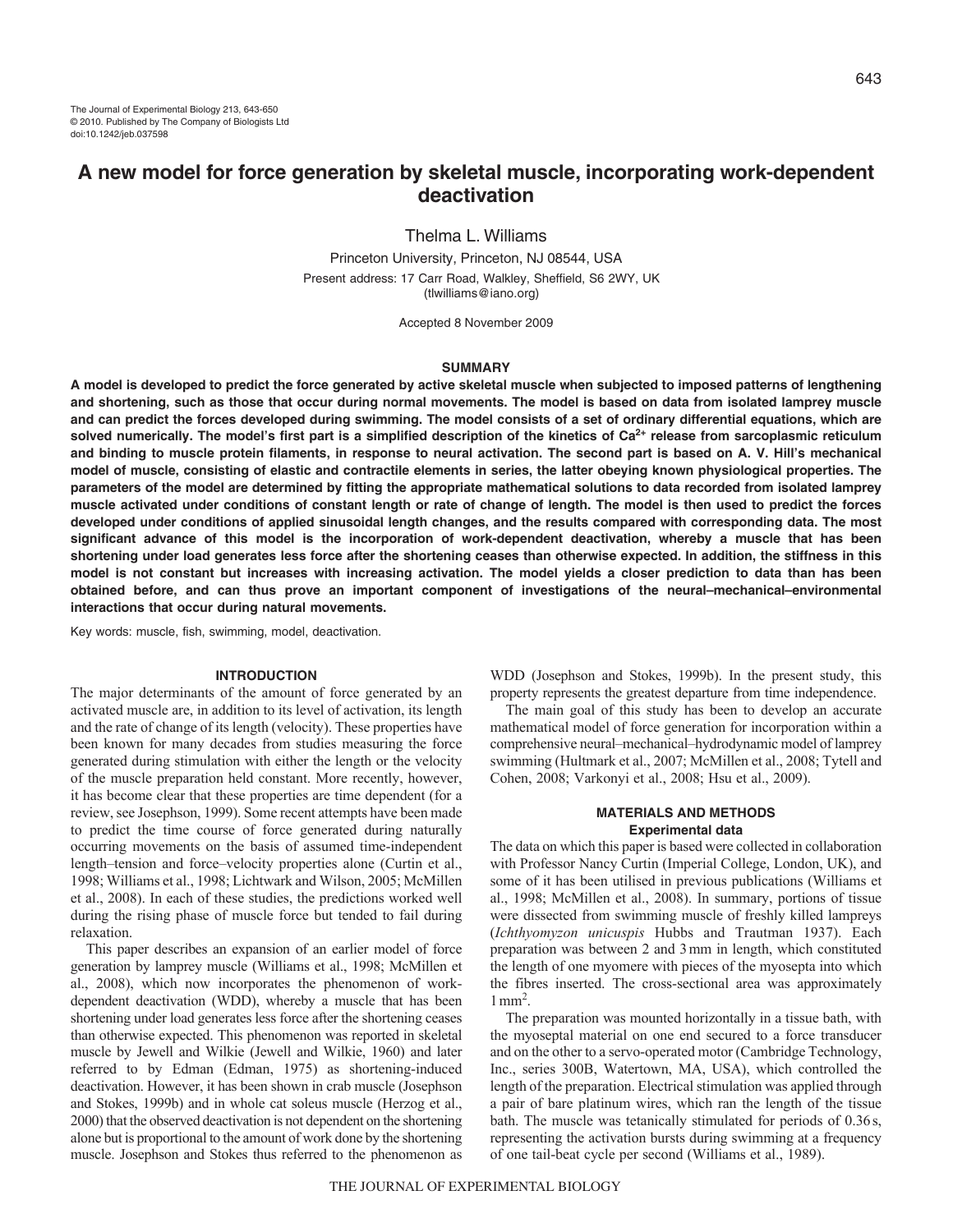#### 644 T. L. Williams

Three different kinds of experiment were performed. In isometric experiments, the length of the preparation was held constant at 0.96, 1.0 or 1.04 times its *in situ* length (Fig.1A); in ramp experiments, the muscle was lengthened or shortened at constant speed during the stimulation (Fig. 1B); during sine experiments, the length of the preparation was sinusoidally varied between 0.96 and 1.04 times the *in situ* length, at a frequency of 1 cycle per second (Fig. 1C). This range of lengths represents approximately the range estimated to occur during lamprey swimming (McClellan, 1984). The range of velocities in the ramp experiments was chosen to be equal to the range of velocities occurring during the sine experiments. For more details, see Williams et al. (Williams et al., 1998).

A muscle preparation did not always produce reliable data for a full experiment, i.e. a set of isometric, ramp and sine runs. Over time a certain amount of fatigue could occur, more so in some preparations than others. In order to monitor the state of a preparation, isometric tetani were recorded at intervals throughout. If significant change occurred in the peak isometric force, then before fitting the model parameters all the force values in that experiment were scaled by the ratio of the most recent isometric peak value to the first isometric peak value.

## **Mathematical model**

A model was devised whose parameters were determined by fitting data collected in the isometric and ramp experiments. The model was then tested by using it to predict the data that had been recorded in the sine experiments, and comparing the model predictions with the recorded experimental data.

The model consists of two linked parts. The first part is a simple model of activation of the muscle protein filaments by  $Ca^{2+}$  ions released from the sarcoplasmic reticulum (SR) of muscle, and is



similar to that used in previous studies (Williams et al., 1998; McMillen et al., 2008). The second part is a modification of the classic model of force development in muscle based on the mechanical model of Hill (Hill, 1938) and incorporating the length–tension and force–velocity properties of muscle (Jewell and Wilkie, 1958). The model presented in this paper differs from our previous versions in two ways: first, the stiffness of the series elastic component is assumed not to be constant but to depend on the level of activation, and second (and more importantly) the model incorporates the phenomenon of WDD.

## **Activation by Ca2+**

The simple kinetic model for activation of the protein filaments assumes that  $Ca^{2+}$  is released from the SR at a rate proportional to its bound concentration and is then free to bind to protein filament sites at a rate proportional to the concentration of both free  $Ca^{2+}$  and free filament sites. Similar mass-action processes govern the release of  $Ca^{2+}$  from the filaments and its rebinding in the SR. However, there were two departures from simple massaction kinetics. First,  $k_1$ , the rate constant for release of calcium from the SR, was assumed to be negligible while the stimulus was off, and likewise  $k_2$ , the rate constant for binding of calcium ions to the SR, became negligible while the muscle was being stimulated. Second, it was found necessary to introduce some cooperativity in the release of  $Ca^{2+}$  from the contractile filaments, so the rate of release was made proportional to the product of the concentrations of bound and unbound filament sites, with rate constant *k*4. Without this modification, relaxation began too abruptly.

The details of this model are given in an earlier publication (McMillen et al., 2008); only the resulting simplified equations are given below:

> Fig. 1. Types of data collected [first published in Williams et al. (Williams et al., 1998)]. (A) Stimulation at three constant lengths. (B) Stimulation during constant-velocity shortening or lengthening. (C) Stimulation at five different phases with respect to sinusoidal movement. The phase is calculated as the time between the beginning of stimulation and the onset of shortening, as a percentage of the cycle duration. Duration of stimulus shown by horizontal bars. Forces are in mN mm<sup>-2</sup>, lengths in mm, and time in seconds.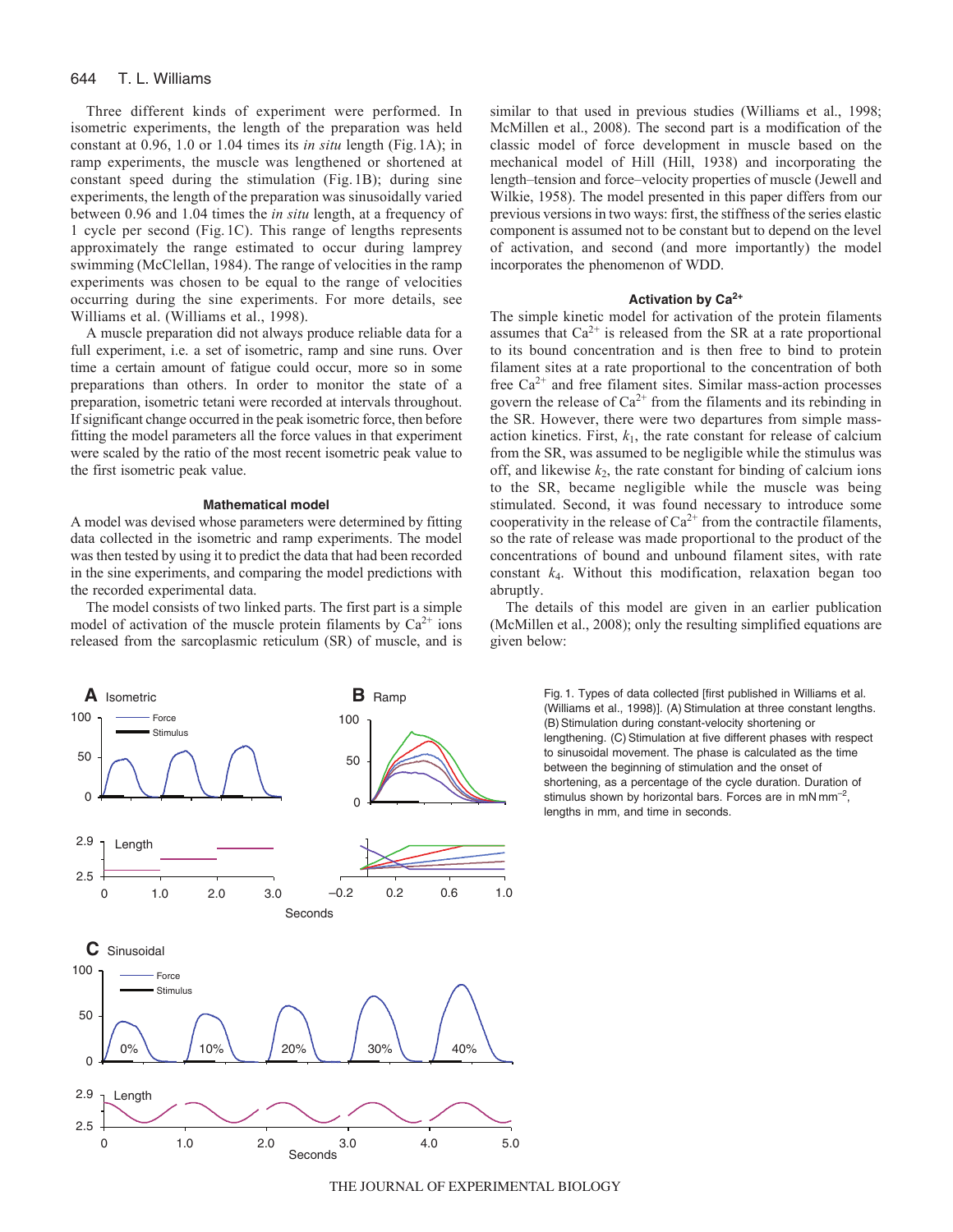$$
dCd_{dt} = (k_4 Caf - k_3 Ca)(1 - Caf) +
$$
  
\n
$$
\begin{cases}\nk_1(C - Ca - Caf), & \text{stimulus on} \\
k_2(Ca(C - S - Ca - Caf)), & \text{stimulus off} \\
dCdf_{dt} = -(k_4 Caf - k_3 Ca)(1 - Caf),\n\end{cases}
$$
\n(1)

where *Ca* and *Caf* are the (non-dimensional) concentrations of free  $Ca<sup>2+</sup>$  and Ca-bound filaments, respectively; during tetanus the value of *Caf* approaches 1. *C* and *S* represent (non-dimensional) total concentrations of  $Ca^{2+}$  and sarcoplasmic-reticular binding sites, respectively, and  $k_1-k_4$  are positive rate constants [for derivation of the above equations, see McMillen et al. (McMillen et al., 2008)]. In that study, all four binding parameters were assumed to be constant for a given preparation, but in the version reported here, *k*<sup>3</sup> and *k*<sup>4</sup> will be made to vary in response to loaded shortening of the muscle and hence to be responsible for WDD.

### **Mechanical model**

The mechanical portion of the model begins with Hill's (Hill, 1938) formulation of muscle as consisting of a passive elastic element (SE) in series with a contractile element (CE). The CE is responsible for the active generation of force, subject to the length–tension and force–velocity properties of the muscle (Hill, 1938; Hill, 1949; Jewell and Wilkie, 1958). In this model, the length *L* of the muscle is given by the sum of the length  $l_c$  of the CE and the length of the SE. When the SE is stretched, it develops a tension force, *P*, given by the product of its stretched length and its stiffness,  $\mu$  (its unstretched length assumed not to be significantly different from zero). This gives:

$$
l_{\rm c} = L - P / \mu \tag{3}
$$

$$
v_{\rm c} = V - \left(\frac{\mathrm{d}P}{\mathrm{d}t}\right) / \mu\,,\tag{4}
$$

where  $v_c$  and *V* are the rates of change of  $l_c$  and *L*, respectively, *P* the force developed, and  $\mu$  the stiffness of the SE. Traditionally,  $V$ is taken as positive during muscle shortening but in these equations *V* is defined as the time derivative of length and is thus negative for shortening, positive for lengthening.

In the classic Hill model (Hill, 1938) the SE is purely passive and independent of muscle activation, abiding primarily in its attachments. It has long been known, however, that much of the elasticity attributed to the SE resides in the activated muscle filaments (Huxley and Simmons, 1971; Huxley and Simmons, 1973). Measurements of muscle stiffness (the rate of change of strain with respect to stress) have traditionally been made on fully activated, tetanised muscle [e.g. in frog (Jewell and Wilkie, 1958); in dogfish (Curtin et al., 1998)]. In such studies the value of stiffness has been found to be independent of muscle force except at quite low values of force. However, when the measurements are made during the initial development of tension, stiffness is found to increase as activation rises and muscle force increases [in rabbit cardiac muscle (Edman and Nilsson, 1968); in frog skeletal muscle (Edman and Josephson, 2007)]. In particular, Edman and Josephson (Edman and Josephson, 2007) found that the stiffness of the SE increased linearly with developed force from an intercept value of approximately 4% of the maximal stiffness.

Because of these findings, in our model we have made stiffness dependent on the level of activation. With this formulation, fully activated muscle has stiffness independent of force, as in the previous model (McMillen et al., 2008) whereas during force development and relaxation, stiffness is linearly dependent on the level of activation. Thus:

$$
\mu(t) = \mu_0 + \mu_1 \text{Caf}(t),\tag{5}
$$

where  $\mu_0$  and  $\mu_1$  are the intercept and gradient of the dependence of SE stiffness on *Caf*.

In consequence, Eqn4 becomes:

$$
v_{\rm c} = V - \frac{\mathrm{d}P}{\mathrm{d}t} / \mu + \mu_{\rm l} P \frac{\mathrm{d}(Caf)}{\mathrm{d}t} / \mu^2 \,. \tag{6}
$$

## **Physiological properties**

As in the previous model (McMillen et al., 2008), the time course of force development by the CE is given by the product of the activation *Caf* and the effects of the length and velocity of the CE:

$$
P_c = P_0 \lambda(l_c) \alpha(v_c) Caf,
$$
 (7)

where the constant  $P_0$  is the peak force in an isometric tetanic contraction (when  $Caf=1$ ) at the optimum length  $L_0$ . In all four muscle preparations, the value of *L*<sup>0</sup> was somewhat larger than the length *in situ*,  $L$ <sub>is</sub> (see Table 1). The functions  $\lambda(l_c)$  and  $\alpha(v_c)$  are estimated from force measurements (as in Fig.1). Over the range of lengths and velocities used, the data are fit well enough for the model by a parabolic function for  $\lambda(l_c)$  and a piecewise linear function (approximating a hyperbola) for  $\alpha(v_c)$ :

$$
\lambda(l_{c}) = 1 + \lambda_{2}(l_{c} - l_{c0})^{2}
$$
\n(8)

$$
\alpha(v_c) = 1 + \begin{cases} \alpha_m v_c, & \text{if } v_c < 0 \\ \alpha_p v_c, & \text{if } v_c \ge 0 \end{cases},
$$
\n(9)

where  $l_{c0}$  is the length of the CE at the optimum length,  $L_0$ , from Eqn3.

The parameters of these equations ( $\alpha_m$ ,  $\alpha_p$ ,  $P_0$ ,  $L_0$  and  $\lambda_2$ ) are determined in the first instance by plotting peak force values in experiments as in Fig.1 against the appropriate variables. These functions are additionally restricted such that  $0 \le \alpha(v_c) \le \alpha_{\text{max}}$  and  $0 \leq \lambda(l_c) \leq 1$ .

All calculations are made non-dimensional (except for time) by dividing values of force by  $P_0$  and values of length (and hence

Table 1. Parameters used in simulations

| Parameter                                              | Symbol                | Value                    |
|--------------------------------------------------------|-----------------------|--------------------------|
| Optimal length                                         | L <sub>0</sub>        | $2.94$ mm                |
| Maximal tetanic force                                  | $P_0$                 | $67$ mN mm <sup>-2</sup> |
| Length in situ                                         | $L_{is}$              | 2.70 mm                  |
| Stiffness of SE when Caf=0                             | $\mu_0$               | 1                        |
| Gradient of mu against Caf                             | μ1                    | 23                       |
| Coefficient of $\lambda(l_c)$                          | λ2                    | $-20$                    |
| Coefficient of $\alpha$ ( $v_c$ ) for $v_c$ <0         | $\alpha_m$            | 0.80 s                   |
| Coefficient of $\alpha$ ( $v_c$ ) for $v_c \ge 0$      | $\alpha_p$            | 2.90 s                   |
| Maximum value for $\alpha$ ( $v_c$ )                   | $\alpha_{\text{max}}$ | 1.8                      |
| Rate constant, $Ca^{2+}$ binding in SR                 | $k_{1}$               | $9s^{-1}$                |
| Rate constant, Ca <sup>2+</sup> release from SR        | k2                    | $50 s^{-1}$              |
| Rate constant, $Ca^{2+}$ binding to filaments          | $k_{30}$              | $40 s^{-1}$              |
| Rate constant, Ca <sup>2+</sup> release from filaments | $k_{40}$              | $19.4 s^{-1}$            |
| Rate constant, transfer of force from CE to SE         | $k_{5}$               | $100 s^{-1}$             |
| Rate constant of m increase                            | $k_{m1}$              | $15s^{-1}$               |
| Rate constant of m decrease                            | $k_{m2}$              | $10 s^{-1}$              |

SE, series elastic component; CE, contractile component; SR, sarcoplasmic reticulum.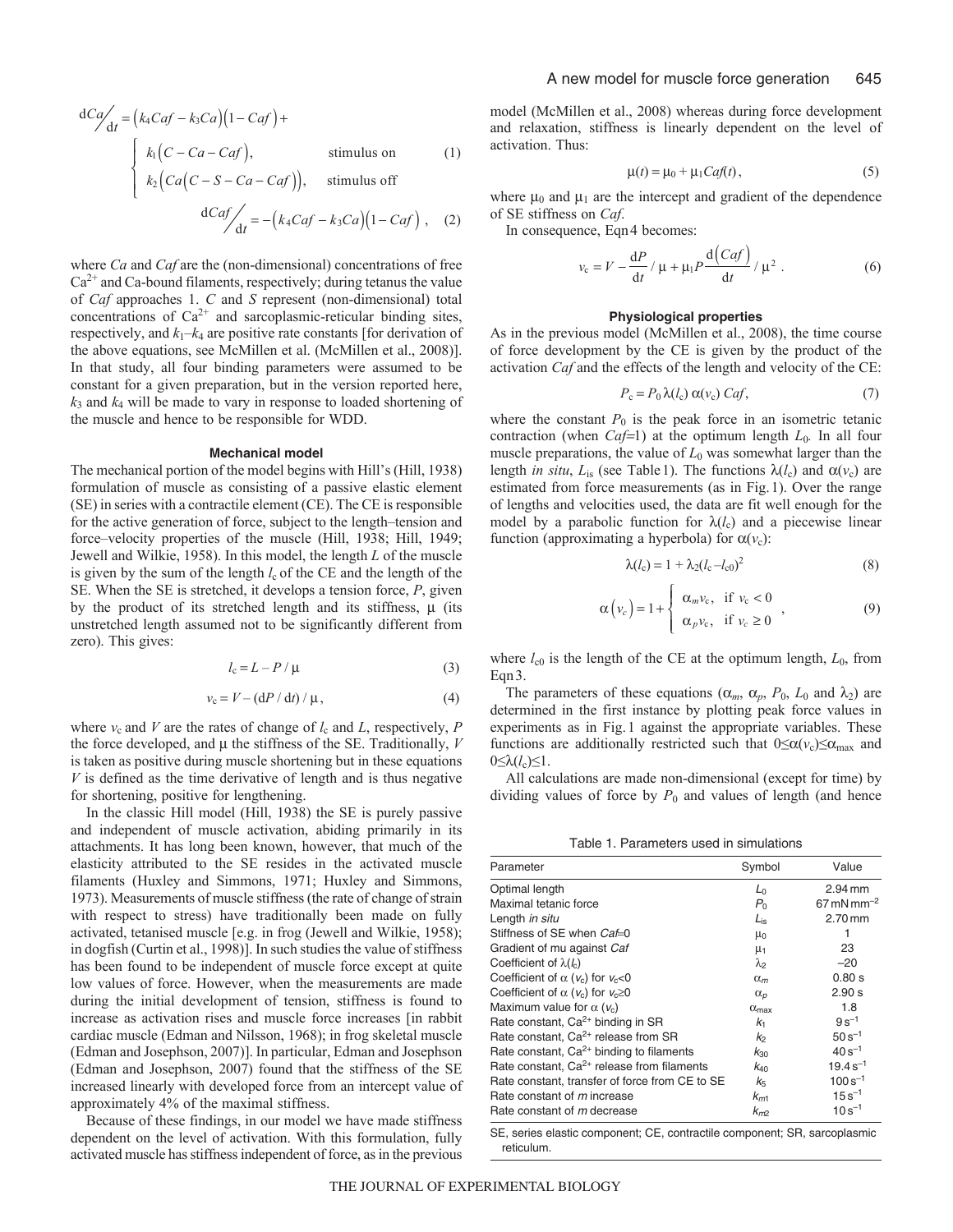#### 646 T. L. Williams

velocity) by *L*0. The only equation whose form is changed by this manoeuvre is Eqn7, which becomes:

$$
P_{\rm c} = \lambda(l_{\rm c}) \, \alpha(v_{\rm c}) \, Caf. \tag{10}
$$

## **The combined model**

The forces  $P$  (in the SE) and  $P_c$  (in the CE) must be equal in the steady state, because the CE and SE are in series. However, setting these variables as exactly equal makes the calculation of  $v_c$  by Eqn 6 extremely difficult, because it requires differentiation of Eqns 8–10. Furthermore, in reality the stretch of the SE by the CE surely cannot be instantaneous. For these reasons the transfer of force is modelled here by simple linear kinetics:

$$
dP/dt = k_5 (P_c - P) , \qquad (11)
$$

where  $k_5$  is chosen large enough (see Table 1) that *P* is nearly identical to  $P_c$ . The full model thus consists of Eqns 1–3, 5, 6 and Eqns 8–11.

### **Computational considerations**

Using Eqn 11 to calculate  $v_c$  from Eqn6 for use in Eqn9 can lead to instability in the numerical computation. This can be prevented by deriving another formulation for d*P*/d*t*, as follows: Substituting  $v_c$  from Eqn6 into Eqn9 and thence into Eqn 10 gives:

$$
P_{\rm c} = \lambda \left( l_{\rm c} \right) \left( 1 + \alpha_1 \left( \frac{V - \left( \mathrm{d}P / \mathrm{d}t \right) / \mu}{+ \mu_1 P(\mathrm{d}\left[ \mathrm{C}af \right] / \mathrm{d}t) / \mu^2} \right) \right) \left( \mathrm{C}af \right) , \quad (12)
$$

where

$$
\alpha_1 = \begin{cases} \alpha_m, & v_c < 0 \\ \alpha_p, & v_c \ge 0 \end{cases}
$$
 (13)

and  $\mu$  is given by Eqn 5.

Substituting Eqn12 into Eqn11 and solving for d*P/*d*t* gives:

$$
dP/dt = \frac{\lambda(l_c)\left[Caf\right]\left(\frac{1+\alpha_1V+\alpha_1V}{\alpha_1\mu_1P\left(d\left[Caf\right]/dt\right)/\mu^2}\right)-P}{1/k_5 + \lambda(l_c)\alpha_1\left[Caf\right]/\mu},\quad(14)
$$

where  $\alpha_1$  and  $\mu$  are as in Eqn 12.

Although the full model (at this point) is given by Eqns1–3, 5, 6 and Eqns8–11, using Eqn14 instead of Eqn11 in Eqn6 aids the numerical computation by providing stability.

#### **WDD**

It was suggested by Edman (Edman, 1975) that WDD may be caused by a structural change in the myofilament system, and Moréchal and Plaghki (Moréchal and Plaghki, 1979) postulated that inhibition of the formation of cross bridges could be the mechanism. Corr and Herzog, in a study on recovery from WDD in cat soleus muscle, have provided some evidence for this hypothesis (Corr and Herzog, 2005).

In the current study, this property was modelled by introducing a new variable  $m$ , which affects the rate of  $Ca^{2+}$  binding and release to and from the muscle filaments*.* This variable increases during muscle shortening under load, at a rate proportional to the product of  $P_c$  and  $-v_c$ , which equals the rate at which work is doing done by the activated filaments. When the muscle is not shortening, *m* decays to its initial value of 1. Thus:

$$
\frac{dm}{dt} = \begin{cases}\n-k_{m1} P_c v_c, & v_c < 0 \\
-k_{m2} (m-1), & v_c \ge 0\n\end{cases},
$$
\n(15)

where  $k_{m1}$  and  $k_{m2}$  are positive rate constants to be determined by fitting the force trajectories of the ramp experiments to the full model.

The effect of this variable  $m$  is to change the ratio of  $k_3$  and  $k_4$ , the rate constants of the binding of  $Ca^{2+}$  to the filaments and its release. This results in smaller values of *Caf* and, by Eqn10, smaller force than would otherwise occur. Hence,  $k_3$  and  $k_4$  are no longer constant but are given by:

$$
k_3 = k_{30} / \sqrt{m} k_4 = k_{40} \sqrt{m} ,
$$
 (16)

where  $k_{30}$  and  $k_{40}$  are the respective values when  $m=1$ . The ratio  $k_4/k_3$  is thus proportional to *m*, and Eqns 16 must be incorporated into Eqns1, 2.

The changing value of the ratio  $k_4/k_3$  affects the force obtained during shortening, as well as after shortening ceases. For this reason, the peak values obtained during the ramp experiments are no longer adequate for the determination of the parameter  $\alpha_m$ . Instead, all three parameters  $(\alpha_m, k_{m1}$  and  $k_{m2})$  are used to fit the full model to the force trajectories of the ramp experiments. Provisional values for  $k_1$ ,  $k_2$ ,  $k_{30}$  and  $k_{40}$  are found by fitting the model to the isometric data. Reiterative fitting of the isometric and ramp traces is then used to obtain the final values of all the adjustable parameters.

The behaviour of the variable *m* during both isometric and sine movements is shown in Fig. 2. During the isometric experiment,  $v_c$ becomes negative during the rising phase of the force (as SE is being



Fig. 2. Behaviour of variable <sup>m</sup> during isometric (A) and sine (B) experiments. When contractile element (CE) is shortening under load, the value of <sup>m</sup> increases; otherwise, m decays to its initial value of 1. All variables are dimensionless except for time, which is in seconds. Forces (P) are given as fractions of  $P_0$ , lengths as  $(L-L_0)/L_0$ , and velocities ( $v_c$ ) as fractions of  $L_0$ s<sup>-1</sup>.  $\Phi$  is delay between beginning of stimulus and beginning of shortening, as a fraction of cycle duration. See Table 1 for values of all parameters.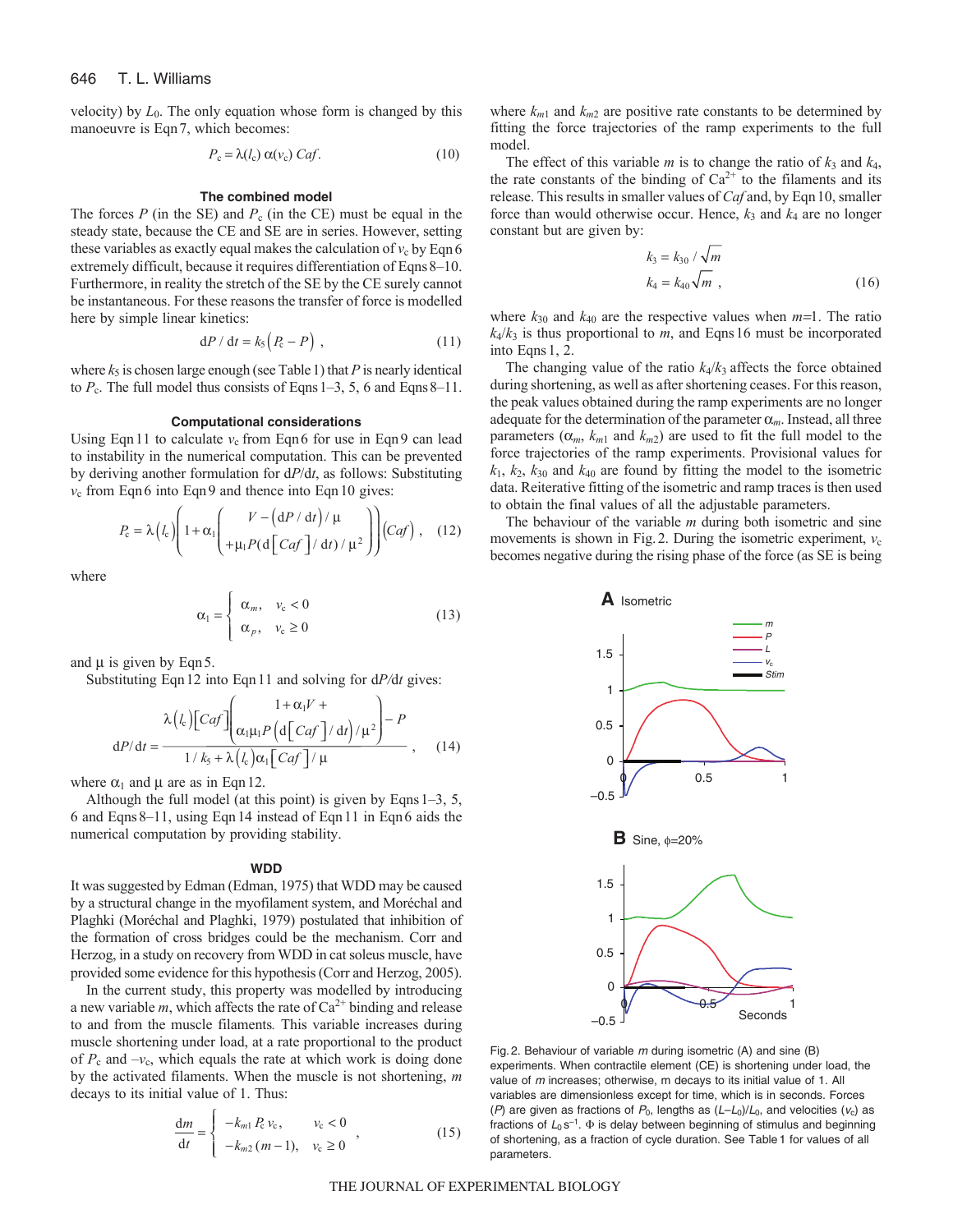## A new model for muscle force generation 647



Fig. 3. Effects of non-constant  $\mu$  on the variables of the Hill (Hill, 1938) model. In both cases the variable  $m$  is included in the computation. (A)  $\mu=\mu_0+\mu_1$  throughout. (B)  $\mu=\mu_0+\mu_1Cat$ . Axis units as in Fig. 2 except for lengths, which are given as  $L/L_0$ . In the length plots of both A and B,  $l_c$  and L are plotted on left axis,  $L_s$  (length of SE) on right axis, on same scale but with different origin.

stretched by the shortening of CE) and positive during relaxation. During the sine experiment, such changes in  $v_c$  are superimposed upon those caused by the changing length *L* of the whole preparation.

The full model for force generation in response to stimulation is thus given by Eqns  $1-3$ , 5 and 6 and  $8-16$ . These equations are then solved, with parameters fitted to the isometric and ramp data, using the least-squares curve-fitting facilities in the software *XPPAUT* devised by G. Bard Ermentrout and available free of charge at www.pitt.edu/~phase/. The parameters so obtained (listed in Table1) are then used to predict the force trajectories of the sine experiments.

#### **RESULTS**

Data were analysed from four complete experiments, which gave qualitatively similar results. All the data for the figures



Fig. 4. Effect of work-dependent deactivation (WDD) on model behaviour. (A and B) Ramp data fit with parameter  $\alpha_m$  only. (C and D) Ramp data fit with parameters  $\alpha_m$ ,  $k_{m1}$  and  $k_{m2}$ . Isometric data recorded at the long length, from which shortening ramps begin. The red traces show the data obtained during shortening ramps at 0.33  $L_0$  s<sup>-1</sup> (A and C) and 0.78  $L_0$  s<sup>-1</sup> (B and D) and the blue traces show the model behaviour at the same ramp speeds. Length during ramps shown in bottom trace of each panel. Axis units as in Fig. 3.

THE JOURNAL OF EXPERIMENTAL BIOLOGY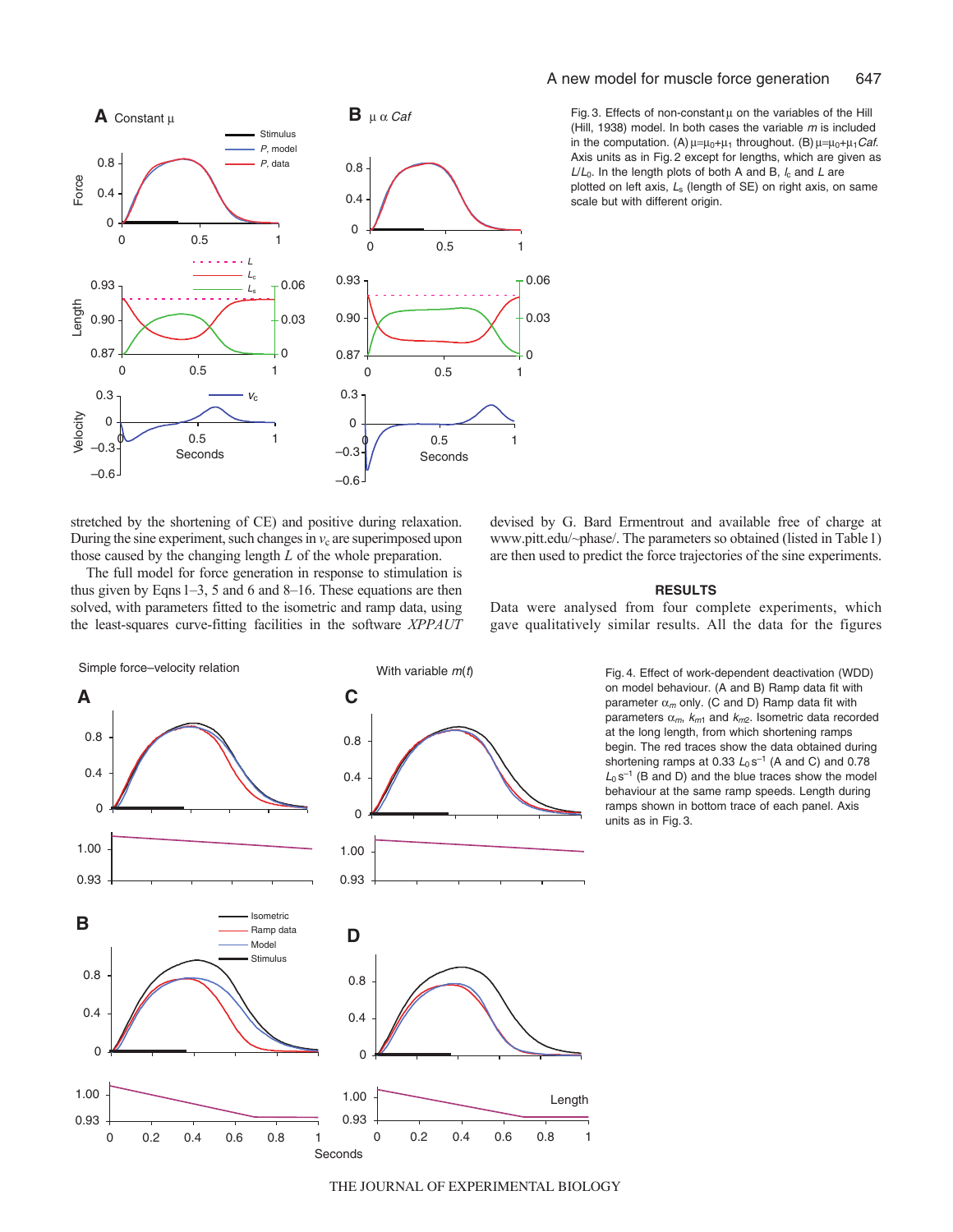

Fig. 5. Prediction of sine data. (A) Model includes only parameters  $\alpha_m$  and  $\alpha_p$  in the fitting of ramp data. (B) Model also includes variable m and parameters  $k_{m1}$  and  $k_{m2}$ , as described in text. Axis units as in Fig. 3.

and in Table 1 have been taken from the one experiment during which the shape and height of isometric tetanus changed least over time.

## **Effects of non-constant SE**

The classic Hill model of SE in parallel with CE behaves differently when  $\mu$  is dependent on muscle activation. In the left-hand panel (A) of Fig.3 are shown the time courses of the variables of Eqns3 and  $4$  during an isometric contraction in which  $\mu$  is kept constant. The effects of non-constant  $\mu$  (Eqns 3, 5 and 6) are revealed in the righthand panel (Fig.3B). In this case, the low value of stiffness at the onset of contraction allows the SE to stretch more quickly and thus both  $l_c$  and  $v_c$  plateau before the stimulus ends. Furthermore, because  $\mu$  falls as the value of the force falls, these plateaus are maintained longer.

As can be seen in the upper panels of Fig.3, the isometric force data were well fitted with the model in both cases. In general, the model with variable  $\mu$  (as in Fig. 3B) gave slightly better fits to the force data of both the isometric and ramp experiments than the model with constant  $\mu$ .

In both panels of Fig.3 the variable *m* has been included in the model.

## **WDD**

In the isometric case, the variable *m* makes little difference to the data fit, because its value does not increase much above 1 (see Fig.2A). However, in both the ramp and sine cases, including the effects of WDD makes a significant difference to the model's behaviour.

Without *m*, the model could fit only the rising phases of the force traces during shortening ramps, as can be seen in Fig. 4. Panels A and B show the results of the original model, without the variable *m*, at two different shortening ramp speeds. The isometric traces are included for comparison. Although the rising phase of the force is well fitted for both speeds, the model force falls too slowly during the relaxation phase, especially at the faster shortening speed (Fig.4B). For Fig.4C,D, WDD has been included in the model, and it can be seen that the force traces are quite well fitted over the full time course, for both shortening speeds illustrated.

## **Sinusoidal predictions**

The importance of including WDD is shown further when the model devised from the isometric and ramp data is used to predict the sine data. Fig.5A shows the predictions when the model does not include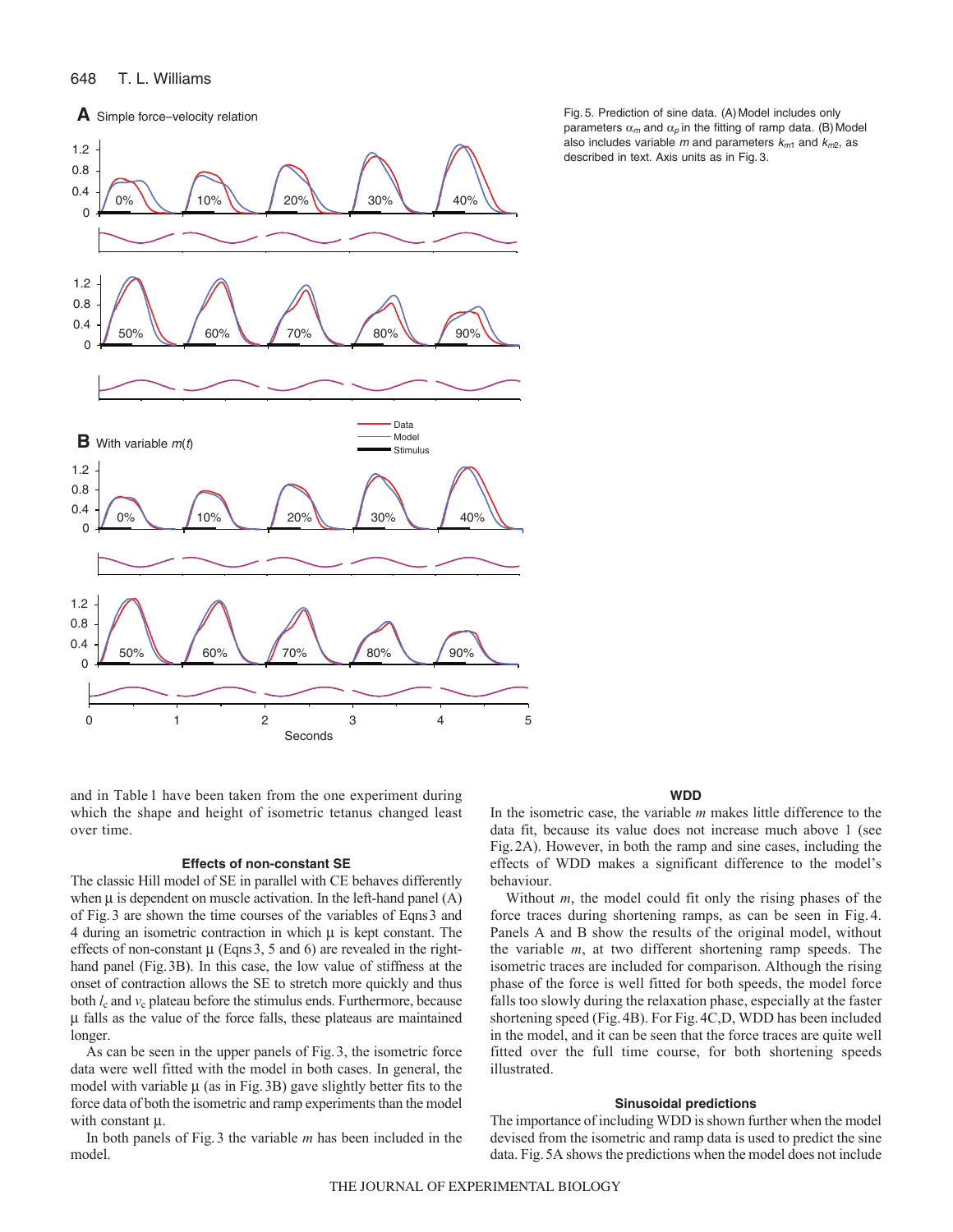

Fig. 6. Work done by muscle during swimming. (A) Time course of generated force  $(P)$ , rate of change of length  $(v_c)$  of contractile element (CE), and their negative cumulative product, work, for three different phases, which encompass those occurring during lamprey swimming. (B) Comparison of work predicted by model with that calculated from the experimental data at all phases.

the variable *m*. Although the model captures the main features of the effect of movement phase on force production, the greatest errors in the time courses occur in the smaller phase values, which are the only phases that occur during steady swimming. By contrast, when the variable *m* is included, the model produces a much closer prediction to the behaviour seen at all phases, as shown in Fig.5B. The poorest fit here is seen at a phase of 40%, which does not normally occur during swimming (Williams et al., 1989; Altringham and Ellerby, 1999).

## **Work done by muscle during swimming**

All the energy to power swimming must be manifest through work done by the swimming muscles on their attachments. This quantity can be calculated as the time integral of the product of the force  $P_c$ generated by the CE and its shortening velocity  $-v_c$ . In Fig.6A is shown the time course over one cycle of these two quantities, along with their cumulative product, for three phase values. These phase values encompass the range of phases seen during swimming in the lamprey. Although there are periods during which negative work is performed, net positive work is performed over a full cycle at all three phase values.

In Fig.6B, the net work per cycle at all phases tested is shown for both the model output and the experimental data. It can be seen that the model reproduces the general pattern of work done at all phases.

## **DISCUSSION**

This model of force development can predict with reasonable accuracy the forces and power observed in response to stimulation of muscle during imposed movements simulating those occurring naturally. It thus represents a contribution to efforts to understand the complex neuro-mechanical interactions occurring during natural movements. In addition, this demonstrates that an adequate description of muscle behaviour under these conditions can be achieved by adding an analysis of WDD to the force–velocity and length–tension properties of muscle.

It should be noted that the particular set of values found for the parameters of the chemical portion of the model  $(C, S, k_1-k_5)$  is not a unique set, and the goodness of the fit cannot be taken as evidence that the details of the model provide a quantitative description of reality. Nonetheless, any set of parameters that provided a good fit for the isometric and ramp data also provided a good prediction for the sine data; this is the unique power of the model. Furthermore, it may be possible to adapt the model to other kinds of muscle, by an appropriate choice of parameters.

The data on which the model were based were collected under conditions of full tetanic activation whereas muscle *in situ* is not generally tetanically activated. This can be accommodated when using the model to simulate normal behaviour by scaling the value of  $P_0$ . The values of both  $P_0$  and  $L_0$  need to be altered at any rate, to match a particular modelling task, for example to approximate the changing body geometry along the length of the lamprey.

The observation that the model works somewhat better when the stiffness of the SE depends on activation cannot be taken as evidence that this is the case in reality, because the model of  $Ca^{2+}$  activation is oversimplified and *ad hoc*. Further experiments such as those by Edman and Josephson (Edman and Josephson, 2007) are necessary to investigate the properties of the SE in non-tetanised muscle. Likewise, implementing WDD by changing the ratio of the Cabinding rate constants of our model cannot be taken as evidence that this reflects the actual mechanism for this effect, although it may be a factor. That such accurate predictions can be made on the basis of such simple assumptions is very heartening to a modeller.

A further property of muscle that has not been included in the current model is a time-dependent augmentation of force by muscle stretch (for reviews, see Herzog, 1998; Josephson and Stokes, 1999a). The inadequacy of the fit for the sine experiment at 40% in Fig.5B can be attributed to this property. Because the muscles of swimming fish do not normally operate at this phase (see Altringham and Ellerby, 1999), no attempt has been made to include this property in the model. However, further work needs to be done on this phenomenon.